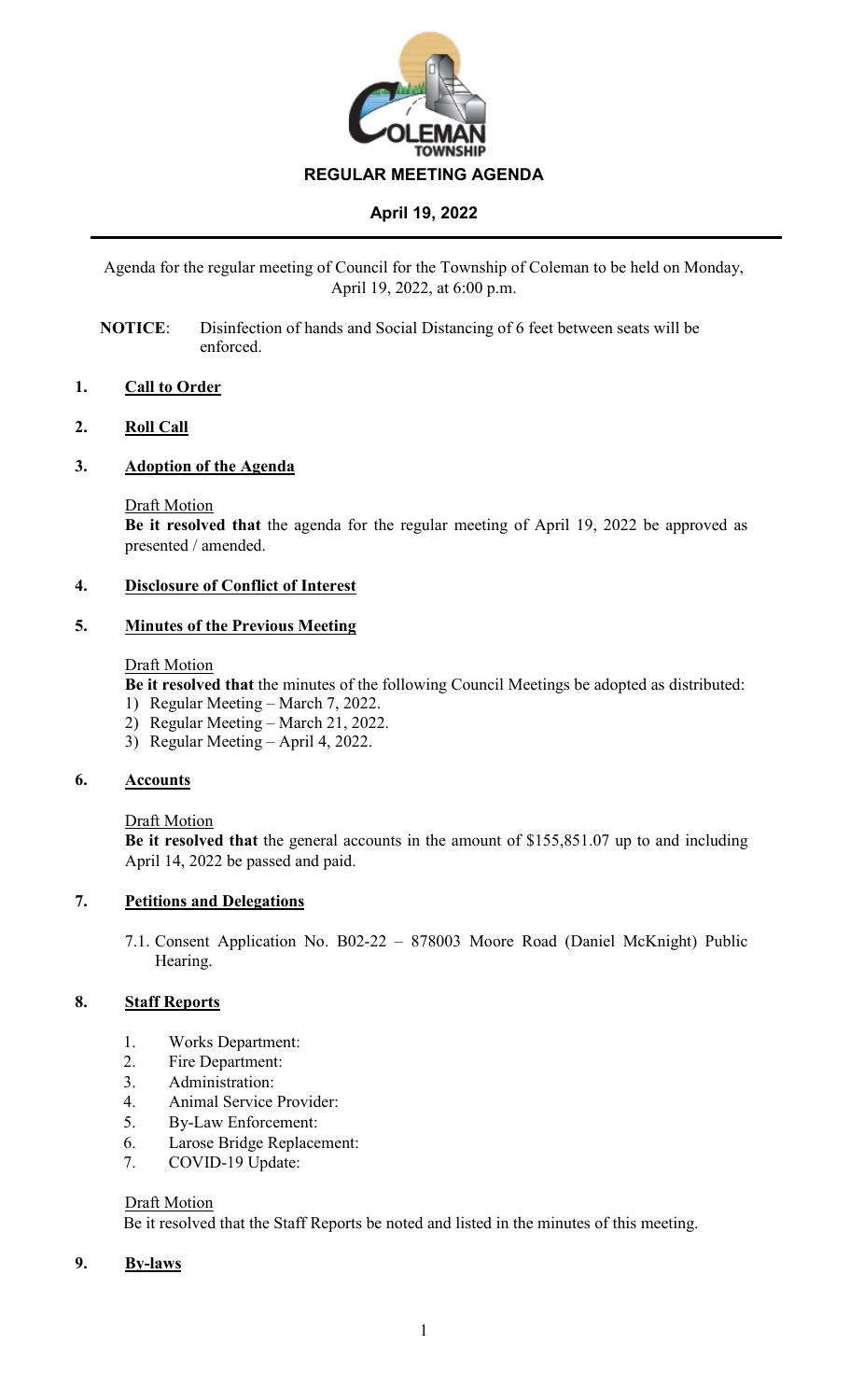

## **10. Business Arising from the Minutes**

### **11. New Business**

- 11.1. Conferences:
- 11.2. For discussion:
	- 11.2.1.1. 9-1-1 Update.
		- 11.2.1.2. Canada Day Activities.
	- 11.2.1.3. Earlton-Temiskaming Regional Airport Donation.

## **12. Committee Reports**

- 12.1 Public Works
- 12.2 Finance<br>12.3 Governn
- 12.3 Government Liaison, TeMAG and TMA
- 12.4 Tourism & Recreation

# **13. Correspondence**

| <b>Item</b><br>No. | <b>Received</b><br><b>Date</b> | Originator                                                    | <b>Subject</b>                                                                                                                          |  |  |
|--------------------|--------------------------------|---------------------------------------------------------------|-----------------------------------------------------------------------------------------------------------------------------------------|--|--|
| 13.1               | April 11                       | Alan Kon                                                      | Confirmation of Registration of<br>Mining Claim                                                                                         |  |  |
| 13.2               | March 31                       | City of Cambridge                                             | Motion - Request to Impose a<br>Moratorium on All New Gravel<br>Applications, Including Expansions to<br><b>Existing Licensed Sites</b> |  |  |
| 13.3               | April 5                        | Municipality of Clarington                                    | Correspondence Regarding the<br>Municipality of Clarington's<br>Comprehensive Zoning By-law<br>Review Project, Zone Clarington          |  |  |
| 13.4               | April 6                        | Peterborough County                                           | Provincial Request for Comments on<br><b>Floating Accommodations</b>                                                                    |  |  |
| 13.5               | April 10                       | Federation of Northern<br><b>Ontario Municipalities</b>       | Bringing Passenger Rail Back to<br>Northeastern Ontario                                                                                 |  |  |
| 13.6               | March 31                       | Town of Georgina                                              | <b>Federal Government Sanctions</b><br>Imposed on Russia                                                                                |  |  |
| 13.7               | April 6                        | Municipality of Grey<br>Highlands                             | Resolution #2022-241 – HST Rebate<br>on New Homes in Ontario                                                                            |  |  |
| 13.8               | April 12                       | Township of Lake of Bays                                      | Notice of Motion – Floating<br>Accommodations                                                                                           |  |  |
| 13.9               | April 11                       | Township of Tudor and<br>Cashel                               | Support of Resolution from the<br>Township of Limerick regarding<br>actions to combat Gypsy Moth<br>infestations                        |  |  |
| 13.10              | April 13                       | Ministry of the Environment,<br><b>Conservation and Parks</b> | Cyber attacks targeting municipal<br>infrastructure, including Drinking<br>Water Systems                                                |  |  |
| 13.11              | March 31                       | Ministry of Municipal Affairs<br>and Housing                  | More Homes for Everyone Plan                                                                                                            |  |  |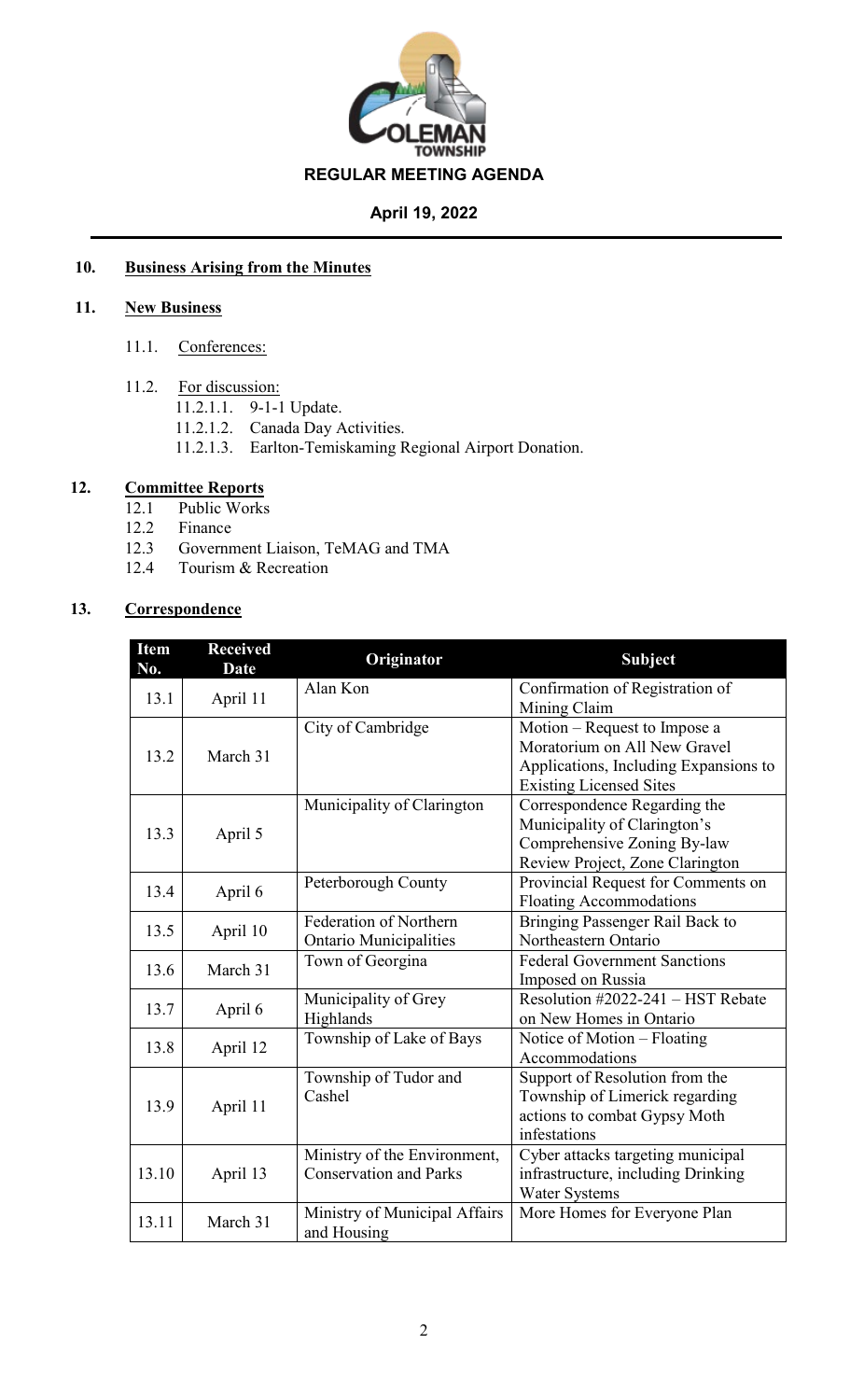

| 13.12 | April 6  | Ministry of Municipal Affairs<br>and Housing       | All remaining COVID-19 Measures,<br>Directives and orders to end April 27,<br>2022 |  |
|-------|----------|----------------------------------------------------|------------------------------------------------------------------------------------|--|
| 13.13 | April 12 | Township of Mulmur                                 | More Homes for Everyone Act                                                        |  |
| 13.14 | April 8  | Ministry of Agriculture, Food<br>and Rural Affairs | Disease Response to Highly<br>Pathogenic Avian Influenza                           |  |

### Draft Motion

Be it resolved that correspondence items 13.1 to 13.14 be noted, filed and recorded in the minutes of this meeting.

### **14. Notice of Motion**

### **15. In camera (closed) session**

#### Draft Motion

**Whereas** Section 239(2) states that a meeting or part of a meeting may be closed to the public if the subject matter being considered is:

- (b) personal matters about an identifiable individual, including municipal or local board employees;
- (c) a proposed or pending acquisition or disposition of land by the municipality or local board;
- (d) labour relations or employee negotiations;
- (e) litigation or potential litigation, including matters before administrative tribunals, affecting the municipality or local board;

**Be it resolved that** Council agrees to convene in closed session at \_\_\_\_\_\_\_\_ p.m. to discuss the following matters:

- 1. Human Resources Update.
- 2. Chitaroni Litigation Update.

### Draft Motion:

**Be it resolved that** Council agrees to reconvene in open session at p.m. with/without a report.

## **16. Confirmatory By-law**

### Draft Motion

**Be it resolved that** By-Law No. 22-19 being a By-law to confirm certain proceedings of Council be read a first and second time.

### Draft Motion

**Be it resolved that** By-Law No. 22-19 being a By-law to confirm certain proceedings of Council be read a third and final time and be passed and enacted.

### **17. Adjournment**

## Draft Motion

Be it resolved that this meeting do now adjourn at \_\_\_\_\_\_\_\_\_\_\_\_ p.m.